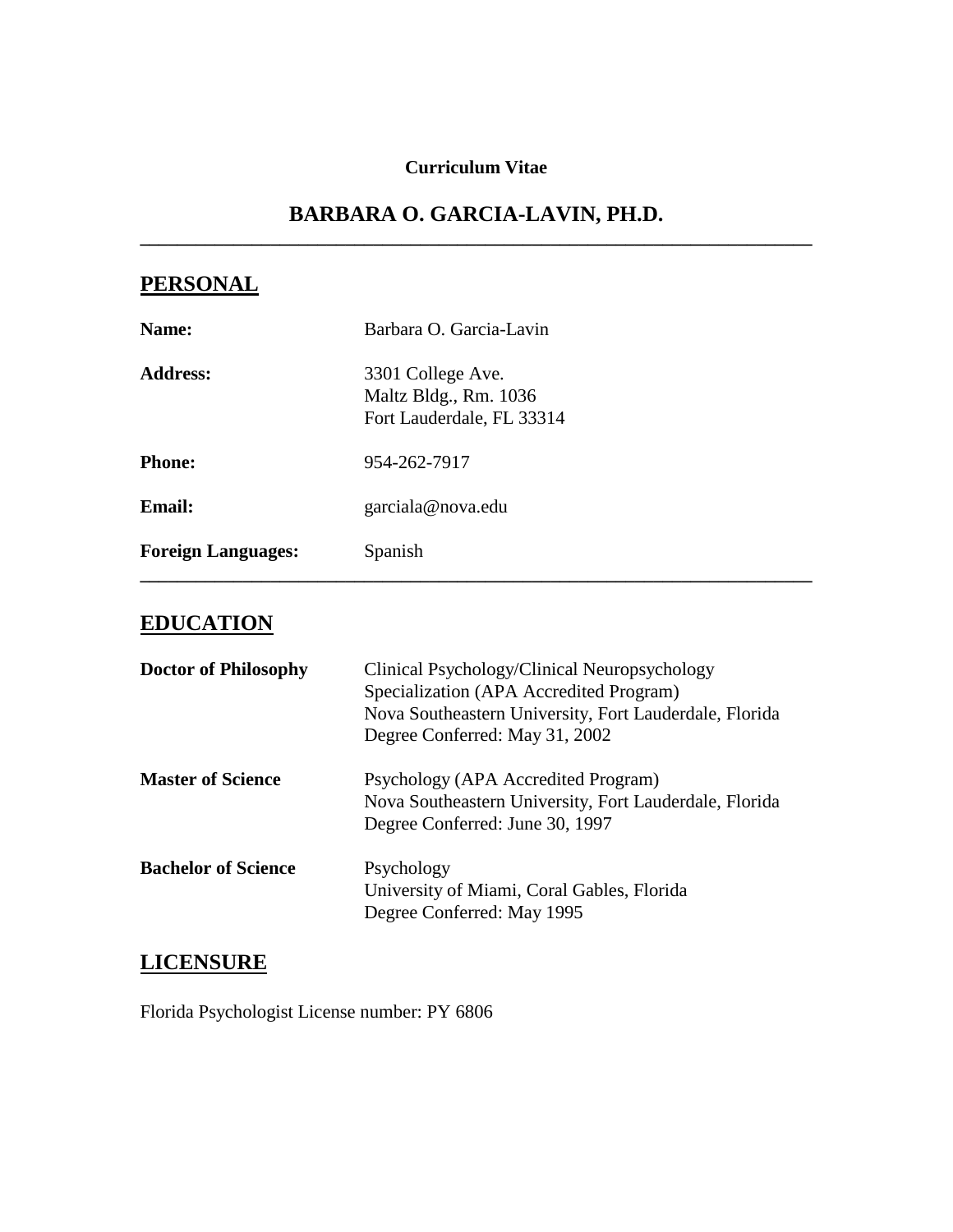## **ADDITIONAL TRAINING**

#### **Clinical Educator Trainer**

Florida Department of Education Completed: February 26, 2010 Completed 18-hour participant program required for supervising or directing teacher preparation students during field experience courses or final internships develop clinical skills in both the classroom and student service settings. Program emphasis areas include: diagnosing performance of educators and students, providing feedback on professional performance, and preparation and implementation of professional development plans.

#### **Clinical & Research Training Workshop Participant**

Autism Diagnostic Interview-Revised (ADI-R) July 23-25, 2008 Autism Diagnostic Observation Schedule (ADOS) September 19-23, 2008 Workshops designed to train participants to become proficient in administration, scoring, and interpretation of the ADI-R and ADOS for clinical and research use.

## **PROFESSIONAL EXPERIENCE**

### **Director of Clinical Training**

**Assistant Professor** Nova Southeastern University College of Psychology August 1, 2017 to present

Responsibilities: Teach courses in the Doctoral programs and provide intensive supervision to doctoral students. Engage in psychological research and scholarship which includes grant writing, publishing, and professional presentations. Supervise students' research. Participate in center-wide activities such as faculty meetings, committee meetings, clinical competency examinations, etc. Ensure the currency and adequacy of the doctoral clinical training curricula, and facilitate curricular reviews and revisions as warranted, in collaboration with the Chair and the Director of Academic Affairs. Develop and maintain practicum relationships with mental health programs within the Nova Southeastern University Psychology Services Center and the community; monitor and ensure appropriateness of practicum training and supervision in these programs; maintain appropriate criteria for practicum placements and supervisors. Make practicum assignment for doctoral students. Facilitate, the doctoral internship application process for Ph.D Clinical and Psy.D. Clinical students, and monitor the results on an annual basis. Respond to student and faculty concerns about clinical training, including practicum placement, supervision, and instruction. Ensure that measures of student, faculty and other supervisor performance are appropriate, and initiate or facilitate changes as warranted. In conjunction with the Director of Academic Affairs, evaluate student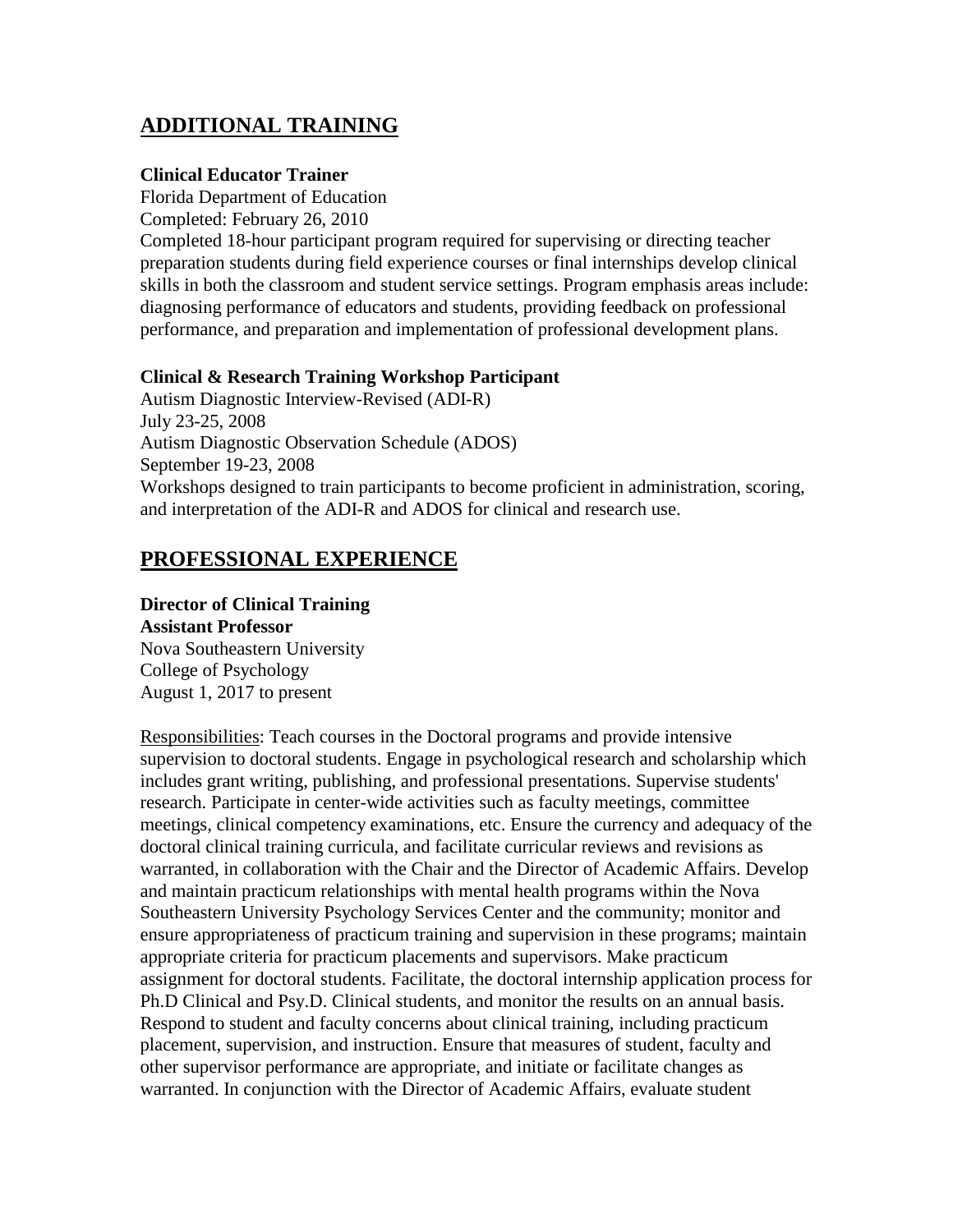academic, clinical and professional progress on a regular basis, provide feedback on such progress, and initiate remediation strategies as warranted. Formally evaluate faculty program and intensive supervision performance as part of the faculty evaluations. Work cooperatively with the Director of Academic Affairs and the College of Psychology Assessment and Evaluations Specialist to collect and aggregate proximal and distal Ph.D. Clinical program and Psy.D. Clinical program student outcome data, prepare periodic self-studies as required by the American Psychological Association Commission on Accreditation, and respond to all other requests for information from said accrediting body.

#### **Director of Internship Training Assistant Professor**

Nova Southeastern University College of Psychology (previously, Center of Psychological Studies) (Formerly under the Division of Applied Interdisciplinary Studies) August 23, 2010 to July 31, 2017

Responsibilities: Direct two American Psychological Association (APA) accredited doctoral psychology internship programs, the Center for Psychological Studies Psychology Services Center (CPS-PSC) internship program (APA accredited; reaccredited for 7 years under my leadership) and the South Florida Consortium Internship Program (SFCIP; granted initial APA accreditation for 7 years under my leadership). Lead accreditation and re-accreditation efforts and maintain standards of APA accreditation and Association of Psychology Postdoctoral and Internship Centers (APPIC) membership for each of the Internship programs; Prepare and monitor budgets and resources for the internship programs; Chair training committees; maintain effective training partnerships with community agencies in Broward County; facilitate weekly group supervision for all interns; prepare/coordinate professional development and other training activities. Maintain active involvement in teaching, curriculum development, and other scholarly activities required for faculty appointment within the Division of Applied Interdisciplinary Studies, including teaching, curriculum development, and service to the university and training community. Provide clinical supervision to interns and practicum students when covering for staff psychologists as needed.

### **Resident Psychologist/Program Professor, Center for Assessment and Intervention (CAI)**

Nova Southeastern University Fischler School of Education and Human Services, North Miami Beach, FL October 15, 2007 to August 22, 2010

Responsibilities: Provided clinical and administrative oversight and direction for meeting goals and objectives of the Center for Assessment and Intervention (CAI). Administrative duties included: oversight of direct services offered by other staff Psychologists, students, interns and postdoctoral residents at CAI; Responsible for clinical case assignments, development and maintenance of center policies, procedures, and quality improvement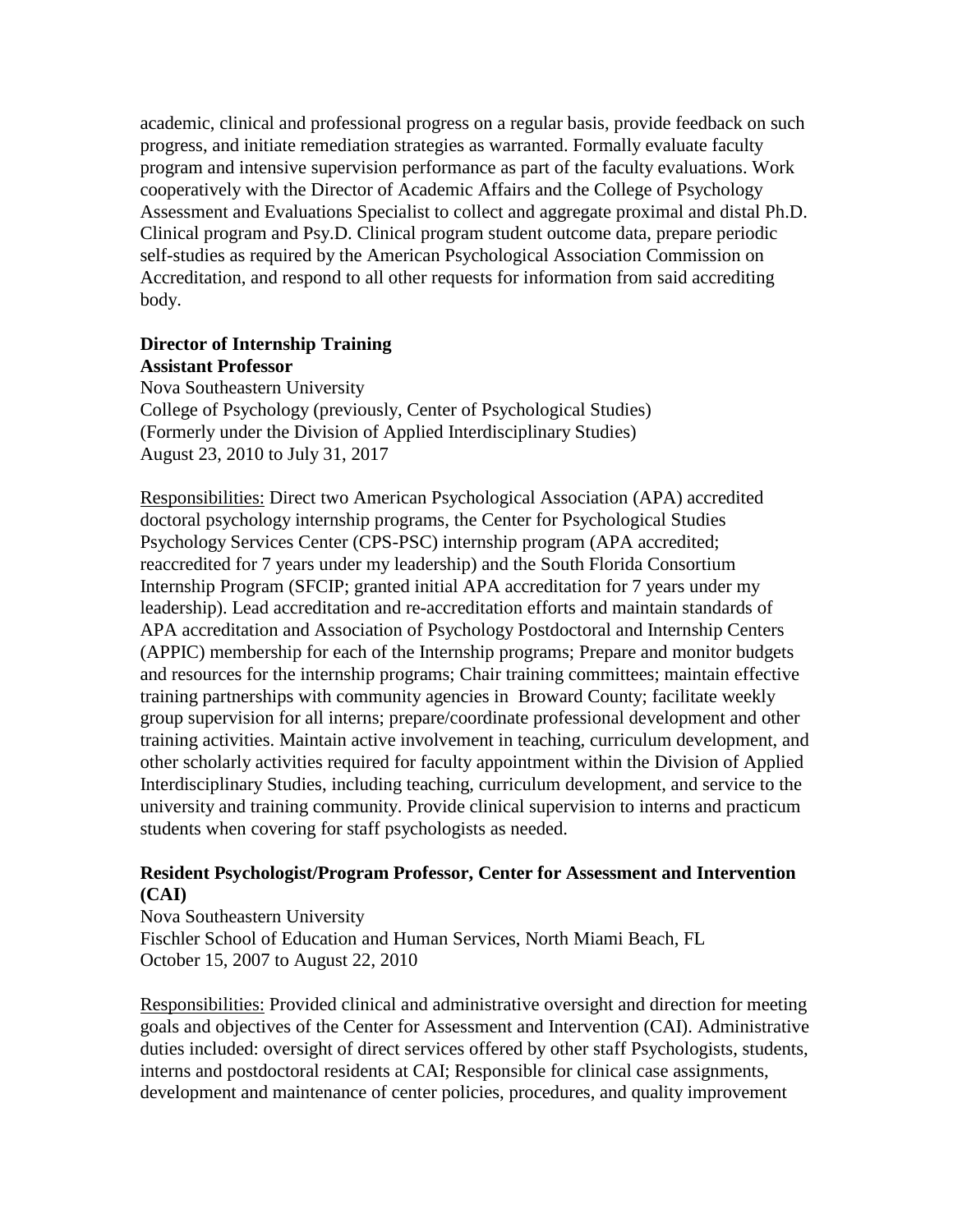efforts in compliance with national accrediting bodies' and university compliance standards. Directed and managed an APPIC-member Pre-doctoral Internship program and directed all clinical training activities (i.e., coordinating trainee selection, didactic trainings, supervision assignments, etc.) and clinical supervision of CAI trainees (doctoral psychology practicum students, Post-doctoral Residents, and Pre-doctoral Interns). Direct service delivery included conducting psychological, neuropsychological, and psychoeducational evaluations, as well as providing psychotherapeutic interventions to CAI clients, which ranged in age from infant to older adults and their families from diverse cultural and economic backgrounds and with diverse clinical presentations ranging from developmental disabilities to severe psychopathology and educational/vocational issues. Faculty duties included teaching within Human Services and Speech and Language Pathology Master's degree programs, curriculum development, preparation of staff development activities, and presentations at university, local, state, and national conferences. Service to Fischler School of Education and Human Services included participating in committees: FSEHS Policy Board, Gallup Ad Hoc Committee-Pride (A3), and various Faculty and staff search committees.

#### **Clinical Psychologist 2, Program Director, Specialized Development Center-South**

Miami-Dade County Department of Human Services Psychological Services Division, Miami, FL June 1, 2007 to October 12, 2007

Responsibilities: Directed the day-to-day operations and clinical and administrative supervision of a day treatment program for dually-diagnosed (Axis I disorders and Mental Retardation) children and adolescents between the ages of 5 and 21. Conducted referral reviews including assessments of client, family, and school functioning (using observations, report reviews, school and home visits, and participating in Child Study Team and other school-based meetings) and made determinations regarding client eligibility for placement in the program. Monitored and review the program's behavior management system and any critical incidents occurring in the program. Provided direct clinical services, including individual, group, and family psychotherapy and psychological testing as needed. Supervised, reviewed and evaluated the work of Clinical Social Workers, Pre-doctoral Psychology Interns, Psychology graduate students, a custodian, and a secretary; Provided administrative supervision of Miami-Dade County Public School teachers. Prepared and monitored billing, budgets, resources, and quality improvement efforts (quarterly consumer satisfaction survey summary reports, revising and updating the Division's Procedure Manual, etc.) for the program. Served as a supervisor and member of the training committee for the division's APA-Accredited Psychology Pre-doctoral Internship training program.

#### **Clinical Psychologist 2, Program Director, Early Intervention Development Center**

Miami-Dade County Department of Human Services Psychological Services Division, Miami, FL December 5, 2005 to May 31, 2007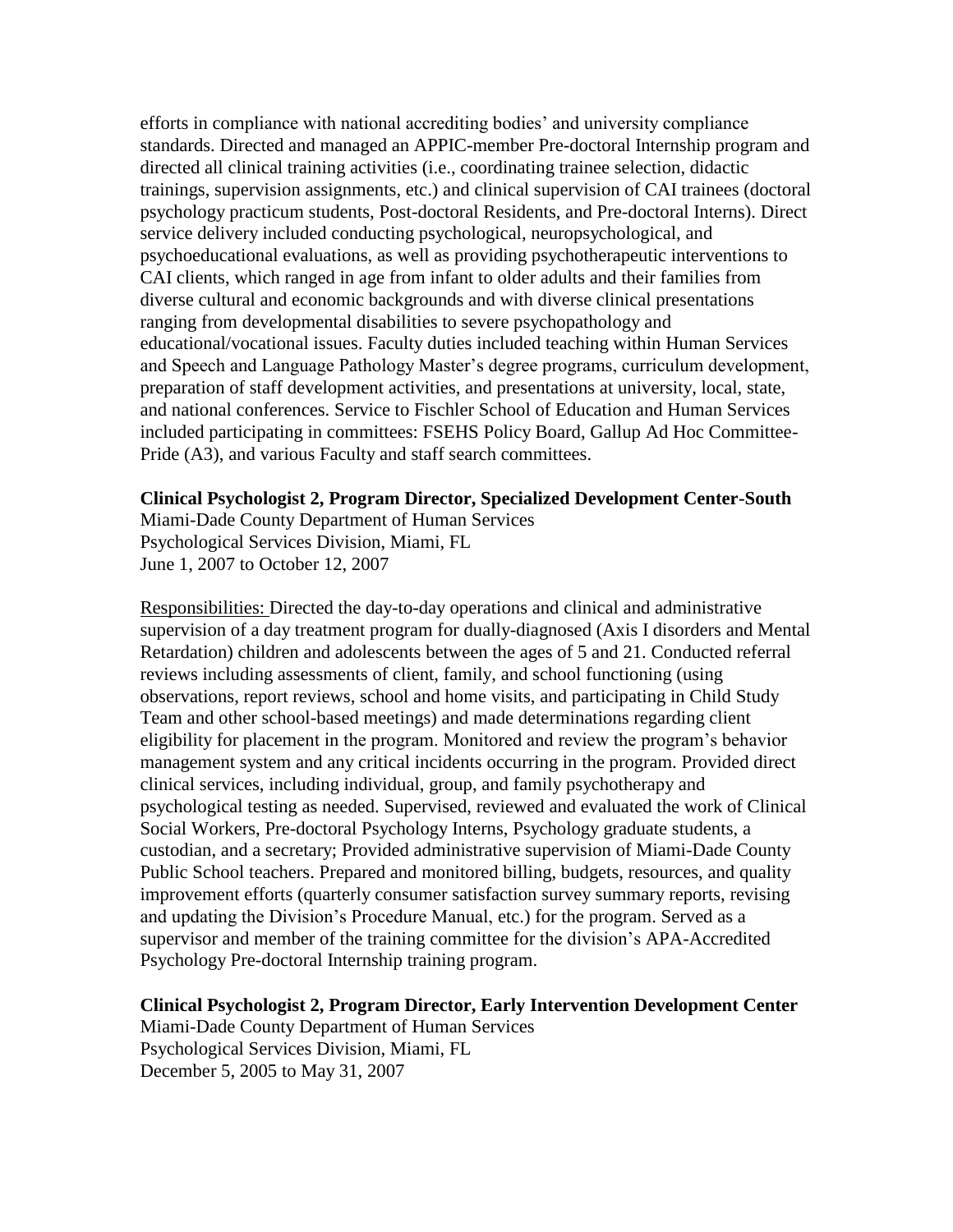Responsibilities: Directed the day-to-day operations and clinical and administrative supervision of a day treatment program for severely emotionally disturbed children, ages 5-12. Conducted referral reviews including assessments of client, family, and school functioning (using observations, report reviews, school and home visits, and participating in Child Study Team and other school-based meetings) and made determinations regarding client eligibility for placement in the program. Monitored and review the program's behavior management system and any critical incidents occurring in the program. Provided direct clinical services, including individual, group, and family psychotherapy and psychological testing as needed. Supervised, reviewed and evaluated the work of Clinical Social Workers, Pre-doctoral Psychology Interns, Psychology graduate students, a custodian, and a secretary; Provided administrative supervision of Miami-Dade County Public School teachers. Prepared and monitored billing, budgets, resources, and quality improvement efforts (quarterly consumer satisfaction survey summary reports, revising and updating the Division's Procedure Manual, etc.) for the program. Served as a supervisor and member of the training committee for the division's APA-Accredited Psychology Pre-doctoral Internship training program.

#### **Clinical Psychologist 1, Specialized Development Center – North**

Miami-Dade County Department of Human Services Psychological Services Division, Miami, FL December 22, 2003 to December 2, 2005

Responsibilities: Provided direct services (individual and group psychotherapy and psychological testing; as well as home visits and consultations with educational staff) to dually-diagnosed (Axis I disorder and Mental Retardation) children and adolescents between the ages of 5 and 21, within a Day Treatment Setting. Treatment orientation consisted primarily of cognitive-behavioral interventions; Client-centered, family systems, and supportive approaches were also utilized. Additional responsibilities included supervision of psychology trainees (doctoral level practicum students and predoctoral interns), participation in APA-Accredited Psychology Internship training activities, and coverage of center administration in absence of the director.

#### **Psychology Post-Doctoral Fellow (Chief Fellow), The Healing Place**

University of Miami School of Medicine, Department of Psychiatry and Behavioral Sciences, University of Miami/Jackson Memorial Medical Center, Miami, FL June 1, 2002 to July 31, 2003

**Supervisors:** Susan Eisdorfer, Ph.D., Katrina McClintic, Ph.D., Kamila Mohammed-Ali, Psy.D., & Michele Quiroga, Ph.D.

Responsibilities: Provided psychological assessment, individual, family, and group psychotherapy to individuals (children, adolescents, and adults) infected with or affected by HIV/AIDS. Treatment orientation consisted primarily of cognitive-behavioral interventions. Insight-oriented, family systems, supportive, and psychoeducational interventions were also provided. Full-battery assessments consisted primarily of intellectual and personality (both objective and projective) measures. Developmental and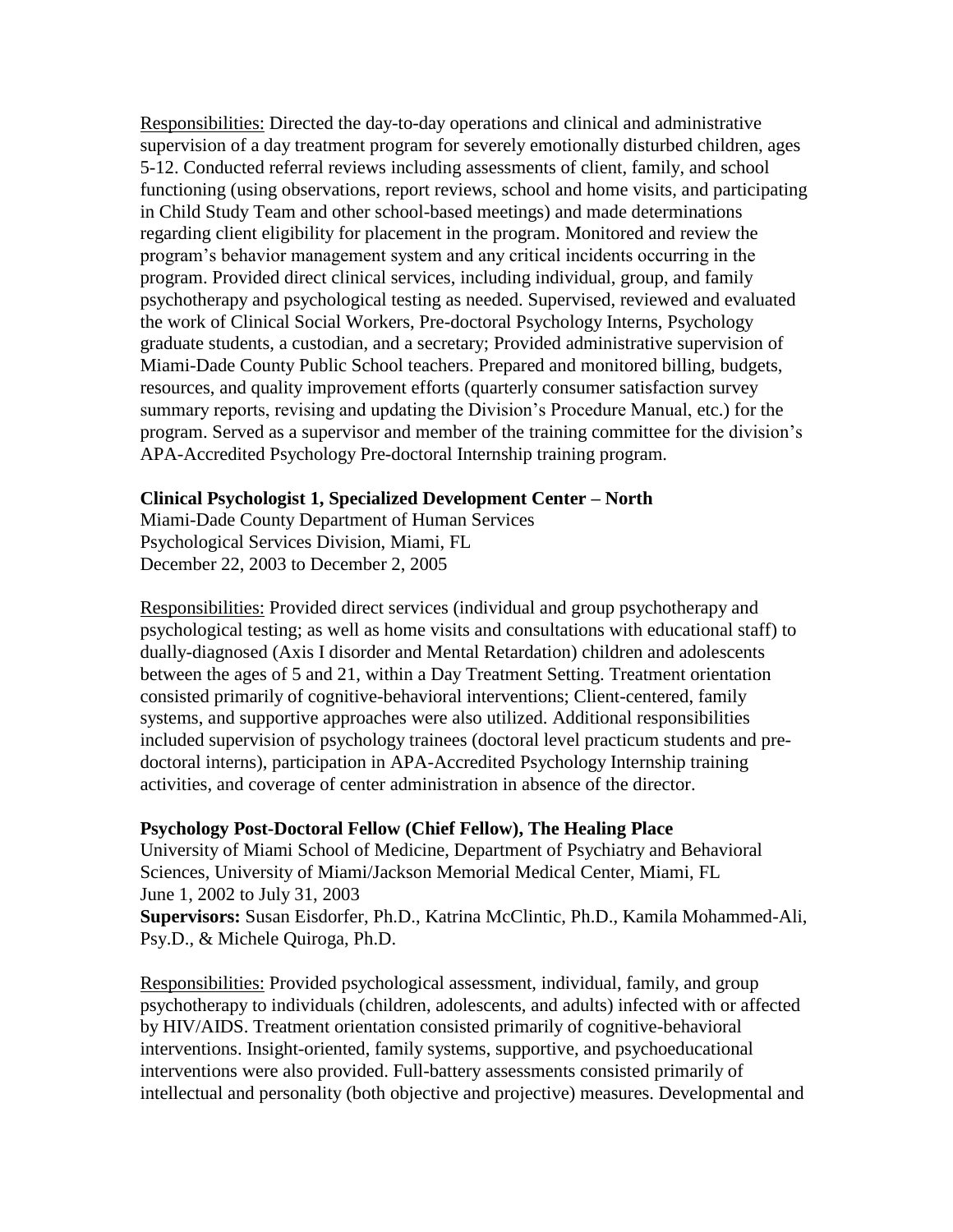neuropsychological measures were also administered as needed. Additional responsibilities included clinical supervision of a practicum student, coordinating postdoctoral activities and serving as a liaison between the faculty and the fellows, and participated in on-going research.

### **Psychology Pre-Doctoral Fellow, Division of Child and Adolescent Psychiatry and Behavioral Sciences**

University of Miami School of Medicine, Department of Psychiatry and Behavioral Sciences, University of Miami/Jackson Memorial Medical Center, Miami, FL February 4, 2002 to May 31, 2002 **Supervisor:** Susan Eisdorfer, Ph.D. & Barry Nierenberg, Ph.D.

Responsibilities: Provided psychological assessment, individual, family, and group psychotherapy to individuals, primarily adolescents, infected with HIV/AIDS. Treatment orientation consisted primarily of cognitive-behavioral interventions. Insight-oriented, family systems, supportive, and psychoeducational interventions were also provided. Full-battery assessments consisted primarily of intellectual and personality (both objective and projective) measures. Developmental and neuropsychological evaluations were also conducted.

#### **Psychology Intern, Rehabilitation Psychology/ Neuropsychology Service**

Mount Sinai NYU Health, Department of Rehabilitation Medicine Neuroscience and Restorative Care Center, New York, New York September 2000 to August 2001 **Training Director:** Mary Hibbard, Ph.D.

Responsibilities: Provided neuropsychological assessment, cognitive rehabilitation, group cognitive remediation and psychotherapy, and individual and family psychotherapy to adults (both outpatients and inpatients; during two 6-month rotations) with acute and chronic neurological disorders (i.e. TBI, CVA, MS, etc.) and spinal cord injuries. Treatment orientation consisted primarily of cognitive-behavioral interventions. Insightoriented, supportive, and psychoeducational interventions were also provided. Neuropsychological evaluations were conducted utilizing a flexible battery approach. Supportive family therapy and traumatic brain injury/spinal cord injury education were also provided to patients' relatives and significant others.

## **ACADEMIC APPOINTMENTS**

### **Assistant Professor**

Nova Southeastern University College of Psychology, Davie, FL July 1, 2015 to present

### **Adjunct Faculty, Dissertation Chairperson**

Nova Southeastern University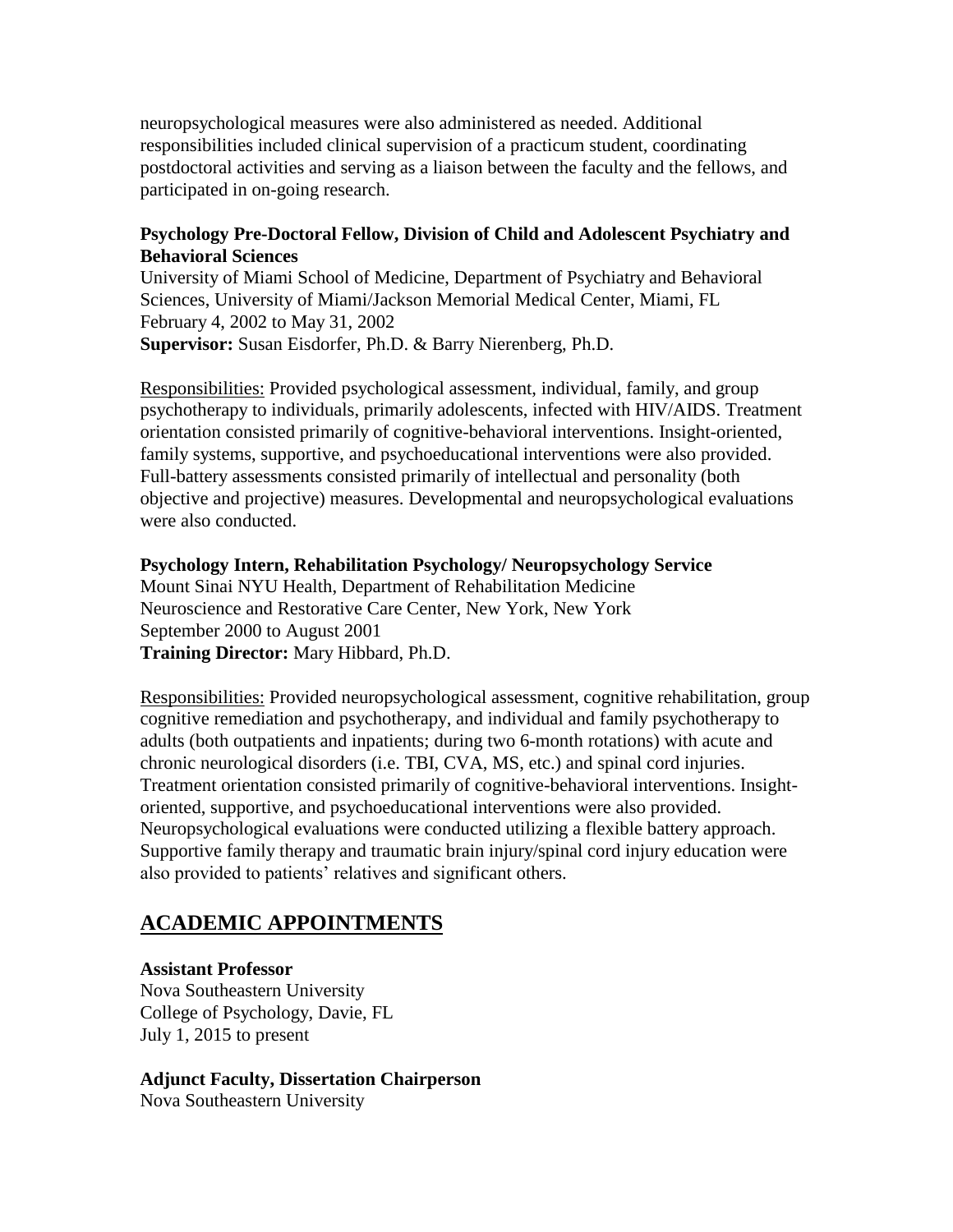Abraham S. Fischler School of Education Applied Research Center (ARC) January, 2012 to present

#### **Assistant Professor**

Nova Southeastern University Division of Applied Interdisciplinary Studies, Davie, FL August 23, 2010 to July 1, 2015

#### **Program Professor**

Nova Southeastern University Fischler School of Education and Human Services, North Miami Beach, FL October 15, 2007 to August 22, 2010

#### **Teaching Experience:**

**Doctoral:**  PSY 1502 Diagnostic Interviewing

#### **Masters:**

PYCL 680 Counseling Practicum PYCL 681 Internship I PYCL 682 Internship II HSDD 5410 Early Identification and Assessment of Developmental Disabilities SLP 6091 Multicultural and Counseling Issues HCP 6610 Survey of Exceptionalities of Children & Youth CBD 0505 Working with Families of Exceptional Learners HCP 550 Foundations in Assessment and Case Planning HCP 6640: Consultation & Collaboration in Exceptional Student Education

#### **Undergraduate:**

HS3300 Ethical and Professional Issues in Human Services HS1400 Counseling and Assessment in Human Services (Developed Syllabus and teach course)

### **SERVICE**

| Nova Southeastern University                               |              |
|------------------------------------------------------------|--------------|
| President's Faculty Research Development Grants, Reviewer  | 2016-Present |
|                                                            |              |
| Inter-professional Diabetes Education and Awareness (IDEA) | 2016-Present |
| Faculty advisor                                            |              |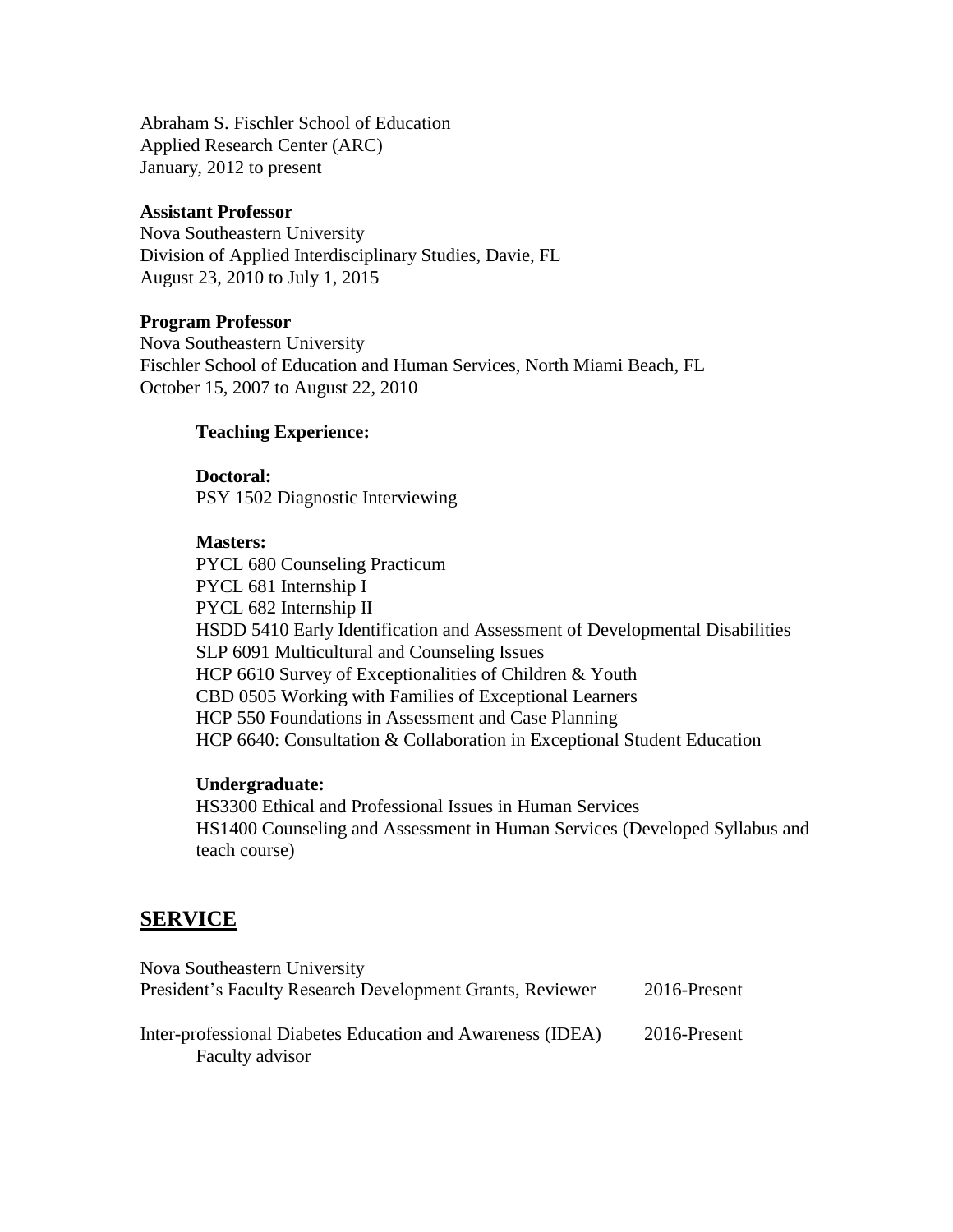| Nova Southeastern University, College of Psychology<br><b>Appeals Committee</b> | 2016-2017    |
|---------------------------------------------------------------------------------|--------------|
|                                                                                 |              |
| American Psychological Association,                                             |              |
| Internship Site visitor                                                         | 2013-Present |
| Nova Southeastern University, Academic Review Committee                         |              |
| Academic Review Committee, Member                                               | 2012-Present |
| Internal Review Committee, Member and Chair                                     | 2011-Present |
| Nova Southeastern University, Fischler School of Education and Human Services   |              |
| Policy Board                                                                    | 2009-2010    |
| Gallup Ad Hoc Committee-Pride (A3)                                              | 2009-2010    |
| Faculty and staff search committees                                             | 2008-2010    |
| Association of Psychology Postdoctoral and Internship Centers                   |              |
| <b>APPIC Diversity Committee</b>                                                | 2016-Present |
| <b>Online Directory Committee</b>                                               | 2009-Present |
| Nova Southeastern University,                                                   |              |
| Interdisciplinary Council for the Study of Autism                               | 2008-2010    |

## **RESEARCH**

### **Principal Investigator/Project Director**

Agreement among measures of autism spectrum disorders in school-age children Nova Southeastern University June 1, 2008 to June 30, 2010

Responsibilities: Prepared proposal for the study, including literature review and methodology. Prepared and updated Institutional Review Board (IRB) submissions. Provided oversight for all study activities. Managed the study's budget, trained and supervised graduate research assistants on measures of intellectual, language, and adaptive functioning, administered the ADI-R and ADOS measures to study participants, assisted with data analysis and took the lead on manuscript preparation and dissemination of findings.

### **Co-Investigator**

A Mixed-Methods Study Investigating How Returning Veterans Experience a Holistic Therapeutic Program Nova Southeastern University June 1, 2008 to present **Principal Investigator**: Elda Kanzki-Veloso, Ph.D.

Responsibilities: Assist with training graduate research assistants, assigning cases to clinical research assistants, assisting with data dissemination and manuscript preparation.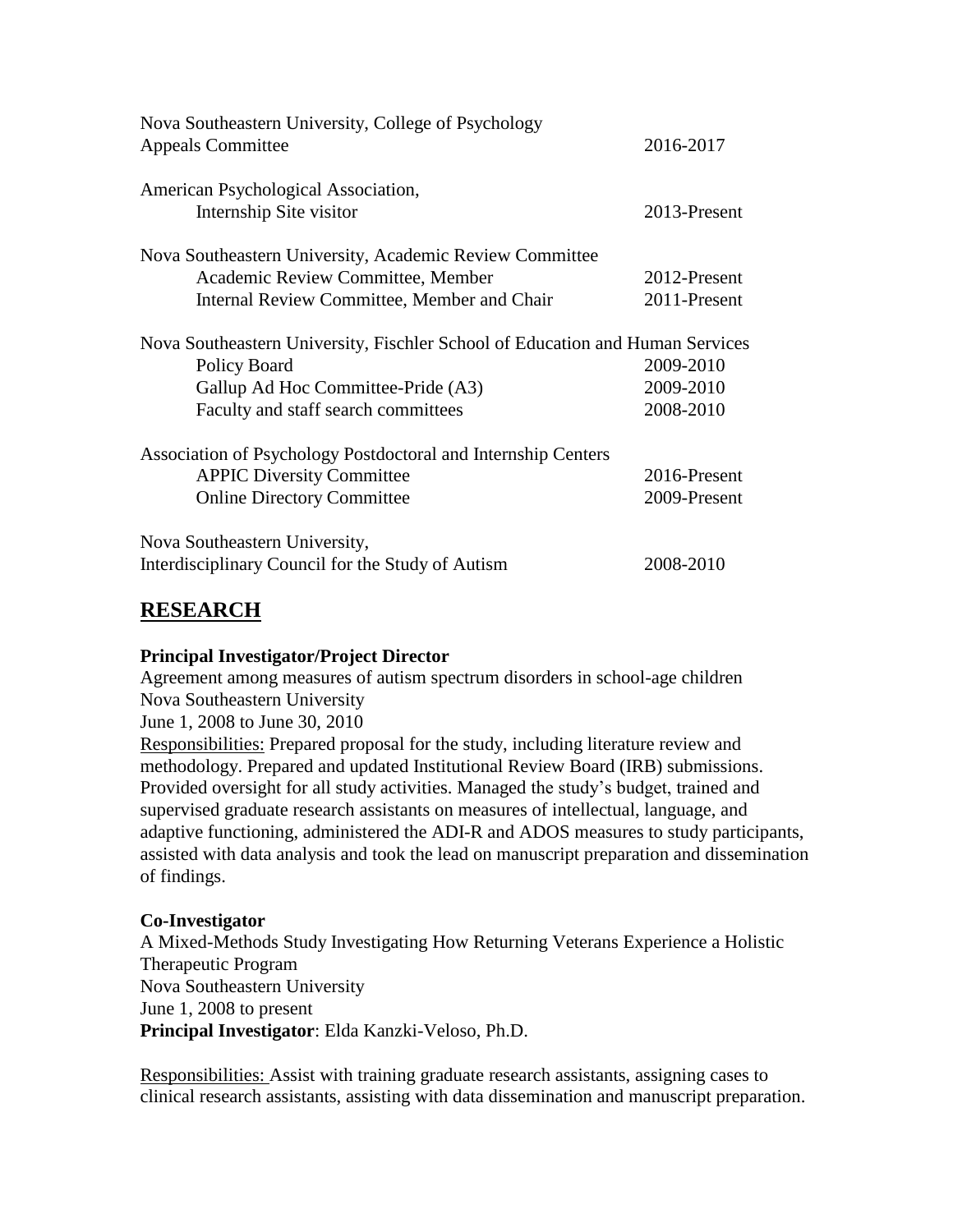#### **Senior Research Associate II**

University of Miami School of Medicine, Department of Pediatrics, Adolescent Medicine Division, Miami, Florida, August 1, 2003 to December 19, 2003. **Supervisor:** Lawrence B. Friedman, M.D.

Responsibilities: Managed and conducted a National Institute of Drug Abuse (NIDA) study considering the role of drug use on healthcare utilization by adolescent (ages 13-24) females infected with HIV. Recruited, enrolled, and interviewed participants. Administered computerized ACASI and Disc programs; maintained progress records, including source documentation and medical chart abstractions; packaged and shipped infectious substances (blood and urine samples). Prepared Institutional Review Board (IRB) submissions. Entered data via a Remote Data Capture system, participated in biweekly national conference call, prepared and submitted weekly Excel spreadsheet reports to co-principle investigators at John's Hopkins University.

#### **Dissertation**

Neuropsychological Status and Medical Compliance, Psychosocial Adjustment, and Quality of Life in End-Stage Renal Disease (ESRD) Patients Proposed: June 29, 2000 Defended: May 15, 2002 Committee Chairperson: William Burns, Ph.D., ABPP Committee Members: Efrain A. Gonzalez, Psy.D. and Edward Zimco, Ph.D. Nova Southeastern University, Fort Lauderdale, Florida

## **GRANTS**

2015 Nova Southeastern University Quality of Life Council Faculty Community-Based Applied Research Grant –Personality Assessment of Liver Transplant Candidates for List Inclusion: A Pilot Study, *Co-Principal Investigator*

2011 Nova Southeastern University Quality of Life Council Faculty Community-Based Applied Research Grant – Using Psychoeducation and Group Therapy to Enhance Quality of Life Among a Severe and Persistent Mentally Ill Population, *contributor*

2009 Nova Southeastern University President's Faculty Research and Development Grant- Bilingualism and language functioning in young children with autism, *Co-Principal Investigator*

2008 Nova Southeastern University President's Faculty Research and Development Grant-Agreement among Measures of Autism Spectrum Disorders in School-age Children, *Principal Investigator*

2008 Nova Southeastern University Quality of Life Grant- A Mixed-Methods Study of Returning Veterans Experiencing a Holistic Therapeutic Program, *Co-Investigator*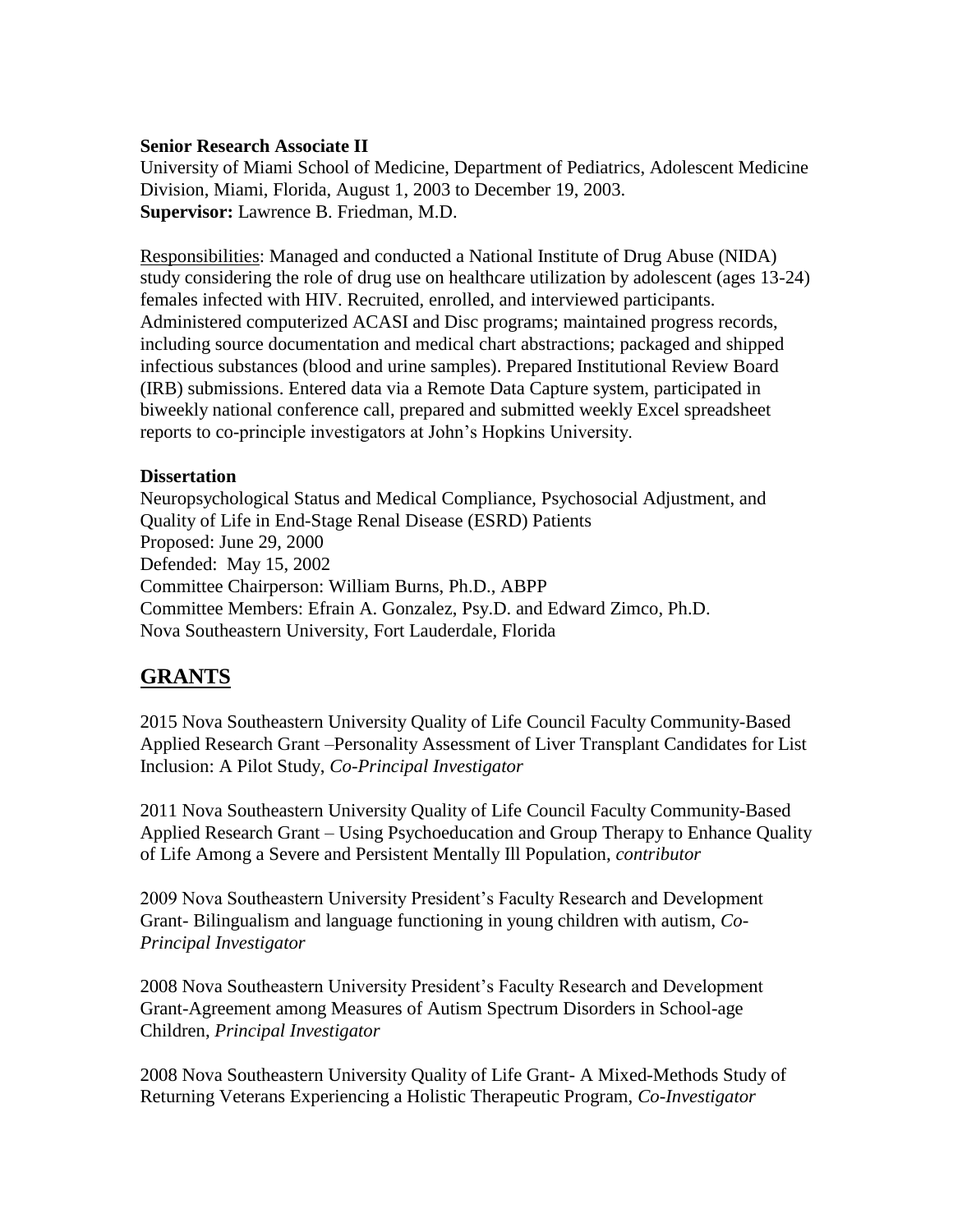Kidney Foundation of South Florida Grant Award 1999-2000

Kidney Foundation of South Florida Grant Award 2001-2002

## **PUBLICATIONS/PRESENTATIONS**

- Swann, E., **Garcia-Lavin, B.,** Roberts, E., Morrow-Nelson, T. (2017, October). *Interprofessional Education and Community Engagement: Eleven Professions Collaborating to Address Diabetes in Our Community.* Paper presented at the Association of Schools of Allied Health Professions 2017 Annual Conference, San Antonio, TX.
- Ketterer, J., Sheltry, A., Araya, A., Newman, A., Garcia, A., Calle, L., McCarthy, H., **Garcia-Lavin, B**., Palomares, R., Valley-Gray, S., Cash, R.E. (2015, February). *The skills in psychological interviewing: Clinical evaluation scale (SPICES).* Poster presented at the Trainers of School Psychologists 2015 Annual Conference, Orlando, FL.
- Calle, L., Sheltry, A., Ketterer, J., Garcia, A., Araya, A., Newman, A., McCarthy, H., **Garcia-Lavin, B.,** Palomares, R., Valley-Gray, S., Cash, R.E. (2015, February). *The simulated patient assessment, research, and collaboration (SPARC) project.*  Poster presented at the Trainers of School Psychologists 2015 Annual Conference, Orlando, FL.
- Dorfman, W., Aleman, J., Gioia, C.J., Beckford, M., Brar, M., **Garcia-Lavin**, B., & Snell, M. (2012, August). *Psychoeducation: Group versus Individual Learning in a Crisis Stabilization Unit.* Poster presented at the annual meeting of the American Psychological Association, Orlando, FL.
- Del Rio-Roberts, M., **Garcia-Lavin, B.**, and Mortensen, T. (2012, May). *A Holistic Approach to Facilitating Transition in Youth with Developmental Disabilities.* Paper presented at the Linking Forces XVII: The Children's Mental Health Conference, Miami, Florida.
- Morin, I., **Garcia-Lavin, B.**, Yehl, A. & Pann, J. (2011, August). *Examining the Cognitive Profile of School-Aged Children with an Autism Spectrum Disorder.* Poster presented at the annual meeting of the American Psychological Association, Washington, DC.
- **Garcia-Lavin, B.**, Morin, I., Yehl, A. & Pann, J. (2011, February). *Agreement Among Measures of Autism Spectrum Disorders in School-Age Children.* Paper presented at the NASP 2011 Annual Convention, San Francisco, CA.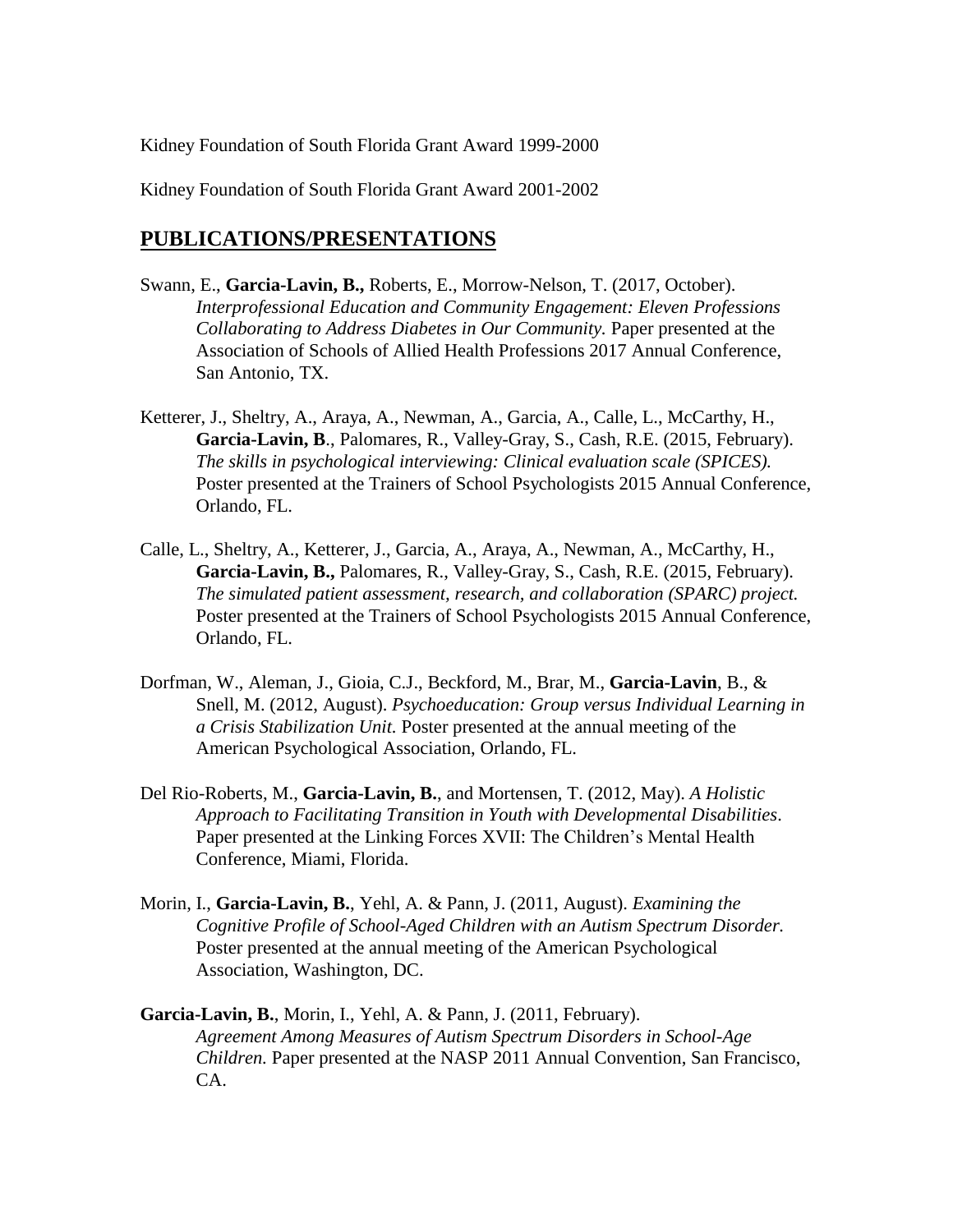- Del Rio-Roberts, M., **Garcia-Lavin, B.**, and Mortensen, T. (2010, April). *Autism Spectrum Disorders: Identification, Assessment, & Intervention.* Paper presented at the Linking Forces XVI: Annual Children's Mental Health Conference, Miami, Florida.
- Kabot, S., Del Rio-Roberts, M., **Garcia-Lavin, B.**, & Mortensen, T. (2010, February). *Promoting Optimal Classroom Functioning for Included Students with Aspergers Disorder and High-Functioning Autism*. Paper presented at the Turning Points: Issues in Autism Across the Life Span conference, Davie, FL.
- Scala, T., & **Garcia-Lavin, B**. (2010, February). *Enhancing Clinical Training for the "Y Generation."* Paper presented at the 2010 Council of Chairs of Training Councils (CCTC) Joint Conference "Training the Next Generation: Key Issues for Professional Psychology," Orlando, FL.
- Morin, I., & **Garcia-Lavin, B.** (2009, September) Snapshot: Testimony Therapy and Narrative Exposure Therapy as Treatments for Survivors of Torture. Clearwater, FL: Gulf Coast Jewish Family Services, Inc. (Snap Shot series)
- Del Rio-Roberts, M., **Garcia-Lavin, B.**, Mortensen, T. (2009, May). *Identifying the Psychological Needs of Children in Foster Care*, Paper presented at the 9<sup>th</sup> Triennial International Child and Youth Care Conference, Ft. Lauderdale, Florida.
- **Garcia-Lavin, B.**, Scala, T., Del-Rio Roberts, M., Browne, J., & Morin, I. (2009, January). *Smoothing the Way: Mental Health and Acculturation Throughout the Lifespan*. Paper presented at the Adapting To A Changing World: Promising Practices In The Acculturation Process for Refugees Conference, Miami, FL.
- Del-Rio, M. & **Garcia-Lavin, B.** (2008, May). *Autism: Identification, Assessment, and Treatment*, Paper presented at the Linking Forces XV: Annual Children's Mental Health Conference, Miami, Florida.
- **Garcia-Lavin, B.** (2008, November). *Parent-friendly Presentation of Psychoeducational Testing Results.* Paper presented at the Current Topics in School Mental Health Symposia, North Miami Beach, FL.
- **Garcia-Lavin, B.**, Veloso, E., Scala, T., Yehl, A., Mortensen, T., & Williams, R. (2008, August). *Multicultural Competence: Enhancing Your Therapeutic Repertoire.*  Continuing Education Workshop presented at the annual meeting of the American Psychological Association, Boston, MA.
- Castro, M., & **Garcia-Lavin, B.** (2008, July). *From Research to Practice: Using a Quantitative Approach to think about Dissertations*. Paper presented at the 2008 Conference on Global Leadership, Learning, & Research, Orlando, FL.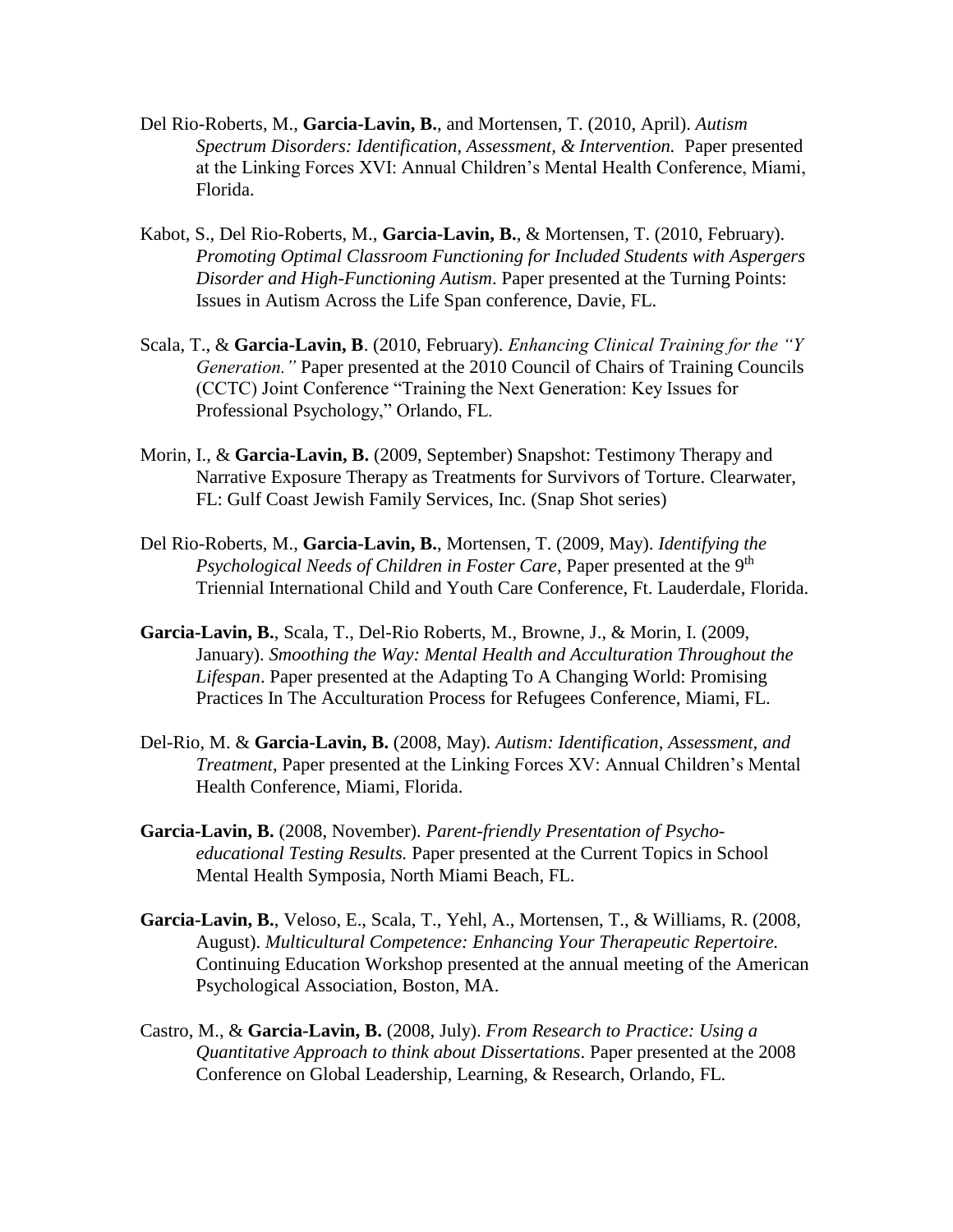- Amrich, T., Faraci, A., Gordon, M., Laser, M. & **Garcia-Lavin, B.** (2006, October). *Day Treatment model for Severely Emotionally Disturbed Children.* Paper presented at Alliance for Human Services Fourth Annual Institute, Miami Beach, FL.
- **Garcia-Lavin, B.** (2004, May). *Helping Youth with Aggression and Conduct Problems: A Multi-Systemic Treatment Model.* Paper presented at Linking Forces XIII, Miami, FL.
- **Garcia-Lavin, B.** (2003, June). *Treatment Adherence in Adolescents with HIV: Can the Expanded Self-regulatory Model Shed Some Light?* Paper presented at the University of Miami School of Medicine Department of Psychiatry and Behavioral Medicine, Child & Adolescent Psychiatry Research Symposium, Miami, FL.
- Chartouni, V. & **Garcia, B.** (2003, January). *Mental Health Factors Impacting Health Status in Individuals Infected with HIV/AIDS: A Research Proposal.* Poster session presented at the University of Miami School of Medicine Department of Psychiatry and Behavioral Medicine Research Symposium, Miami, FL.
- **Garcia, B.** (2002). *Neuropsychological Status and Medical Compliance, Psychosocial Adjustment, and Quality of Life in End-Stage Renal Disease (ESRD) Patients*. Unpublished doctoral dissertation, Nova Southeastern University, Fort Lauderdale.
- **Garcia, B.**, Natale, R., Gonzalez, E., & Pennell, P. (2001, August). *Hemodialysis and Cognition: Comparison with TBI Patients and Test Norms*. Poster session presented at the annual meeting of the American Psychological Association, San Francisco, CA.
- Patton, D.E., **Garcia, B.**, Puentes, G., Ireland, S., Gold, S., & Burns, W.J. (2000, November). *Rey Osterrieth Complex Figure Test: Validation of Cross-cultural Applications in TBI.* Poster session presented at the annual meeting of the National Academy of Neuropsychology, Orlando, FL.
- **Garcia, B.**, Patton, D., Aguila-Puentes, G., & Burns, W.J. (2000, August). *Clinical Utility of Verbal Fluency Tests with Spanish-speakers.* Paper session presented at the annual meeting of the American Psychological Association, Washington, D.C.
- **Garcia, B.**, Natale, R., Aguila-Puentes, G., Burns, W.J., & Patton, D. (2000, August). *HVOT Performance in Spanish-speaking Brain Injured Patients.* Poster session presented at the annual meeting of the American Psychological Association, Washington, D.C.
- **Garcia, B.** (2000). The Visual Form Discrimination Test. In C. J. Golden, P. Espe-Pfeifer, & J. Wachsler-Felder (Eds.), *Neuropsychological interpretation of*